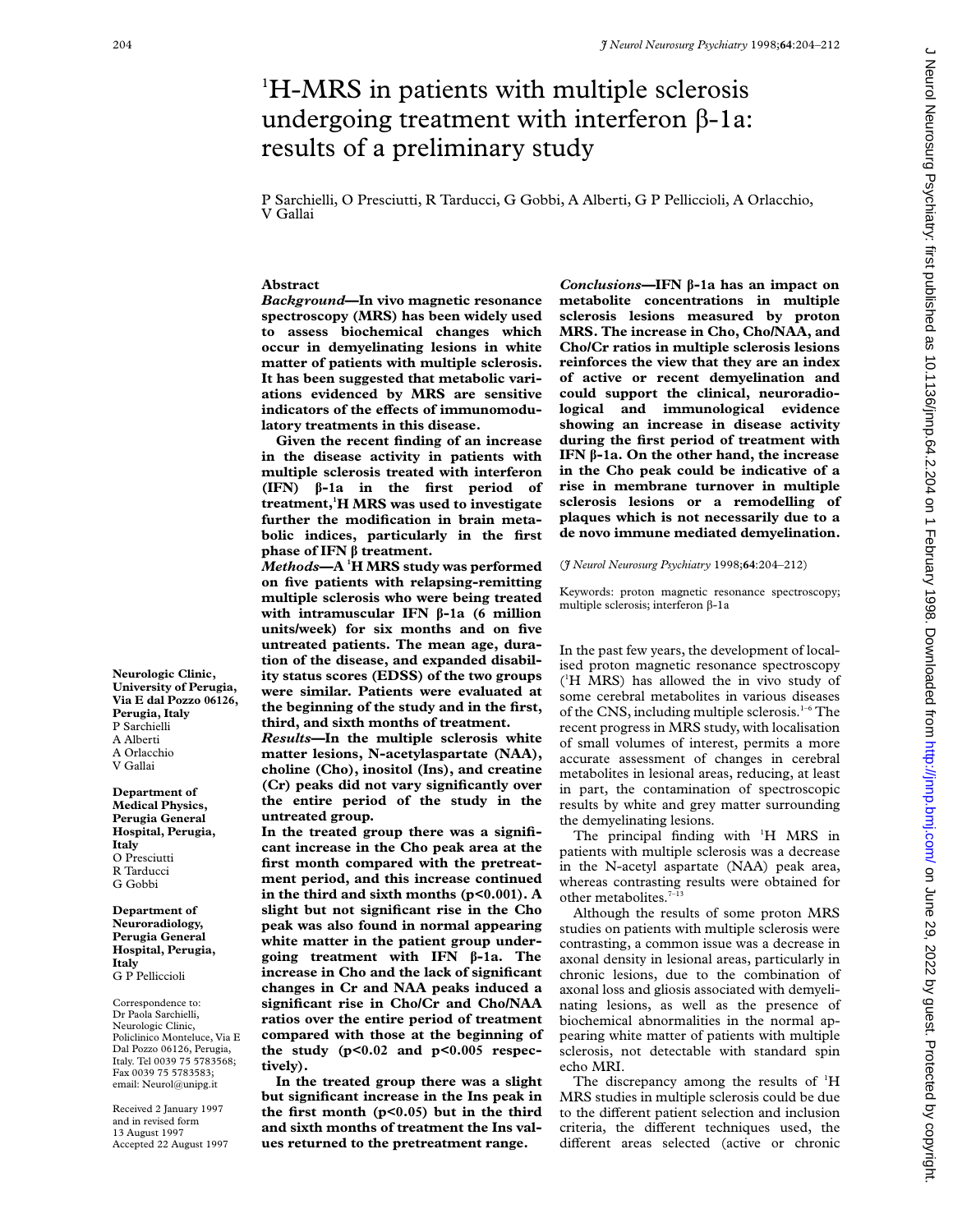lesions), and the difference in the size of selected volumes of interest which do not completely exclude surrounding normal white and grey matter. Despite the difficulties in interpreting data obtained in vivo, MRS provides direct information concerning metabolic variations and damage to or integrity of myelin and axons, which cannot be evidenced with traditional MRI, and it has been suggested that it may play an important part in studies on the natural history of the disease and the assessment of immunosuppressive or immunomodulatory treatment in clinical trials.<sup>11</sup> <sup>14</sup> <sup>15</sup>

In particular, metabolic variations evidenced by MRS have been proposed as sensitive indicators of the effects of immunomodulatory treatment in multiple sclerosis.

Until now, few data have been available regarding the cerebral metabolic changes evidenced by <sup>1</sup>H MRS due to immunosuppressive or immunomodulatory treatments, including IFN  $\beta$ , in patients with multiple sclerosis.<sup>16</sup>

The purpose of the present research was to use <sup>1</sup>H MRS to assess the modifications in the cerebral metabolite concentration in lesional areas and in the normal appearing white matter of patients with multiple sclerosis treated with IFN  $\beta$ -1a in the first six months of treatment, comparing them with the same indices obtained in untreated patients with multiple sclerosis matched for age and disability.

#### **Patients and methods**

PATIENTS

The <sup>1</sup>H MRS analysis was performed on 10 patients with relapsing-remitting multiple sclerosis. Five of them (four women and one man) had undergone IFN  $\beta$ -1a treatment, and five (three women and two men) were untreated. For both treated and untreated patients the inclusion criteria was definite multiple sclerosis<sup>17</sup> for at least two years, a baseline expanded disability status score (EDSS)<sup>18</sup> of 1.0 to 3.5 inclusive, at least two documented exacerbations of the disease in the two years before the study, but no exacerbation in the past three months. None of the patients had undergone immunosuppressant therapy within the six months before the study, or adrenocorticotrophic hormone or corticosteroid treatment within two months before the beginning of the study. Other exclusion criteria were pregnancy or nursing, an unwillingness to practice contraception, or any other disease other than multiple sclerosis.

Interferon â-1a (Serobif, Ares Serono; a glycosylated recombinant IFN  $\beta$  analogous to the natural sequence) was given intramuscularly at a dosage of 6.0 million units (30 µg) weekly, using the study design of Jacobs *et al*, <sup>19</sup> for up to 24 weeks.

At the beginning of the study, the untreated patients with multiple sclerosis were matched to the treated group for mean age, duration of the disease, and EDSS.

The mean age of the treated patients was 34.5 (SD 3.6) years, the disease duration two to seven (mean: 3.2 (SD 1.9) years, and the EDSS ranged from 1 to 3.5 (mean: 2.5 (SD) 1). The mean age of untreated patients was 37.6 (SD 4.7) years; the disease duration was three to eight (mean: 3.9 (SD 1.8)) years; and the EDSS ranged from 1.5 to 3 (2.0 (SD 1.0)). The mean relapse rate was 0.8/year and 0.9/year in treated and untreated multiple sclerosis groups respectively.

Patients were evaluated at the beginning of the study and in the first, third, and sixth months of treatment. All patients signed informed consent forms according to the declaration of Helsinki.<sup>20</sup>

At the beginning of the study MRI and <sup>1</sup>H MRS were also performed on six healthy, age matched control subjects (mean age 33.5 (SD 3.7)) years with no systemic or neurological diseases.

MRI

Evaluations with MRI and <sup>1</sup>H MRS were performed at the above mentioned times in a single session with a clinical, 1.5T, whole body MR system (Signa Advantage, GE Medical Systems) with a standard head coil.

To quantify the lesional load and number of active lesions, MRI examination was performed in a separate session preceding <sup>1</sup>H MRS. T1 weighting (650/15 TR ms/TE ms), proton density (2000/15 TR ms/TE ms), and T2 weighting (200/70 TR ms/TE ms) images were obtained in the axial plane. Gd-DTPA was given intravenously in a dose of 0.2 ml/kg body weight (0.1 mmol/kg) followed by a postinjection flush with 10 ml saline. T1 weighted sequences were obtained starting five to 10 minutes after Gd-DTPA injection, with an in plane resolution of  $1.0 \times 1.3$  mm<sup>2</sup> and a slice thickness of 5 mm (gap 1.25 mm).

The quantification of MRI abnormalities was performed as previously described. $21$  The assessment of lesions was performed on 15 anatomically defined brain sites (seven periventricular and separated from the ventricles). An arbitrary scoring system weighted for lesion size was used to estimate the regional lesional load. One point was given for each lesion with a diameter  $\leq 5$  mm; two points for 6 –10 mm lesions, and three points for lesions >10 mm. Confluent lesions were scored one extra point. Scores of the 15 sites were then added up to determine the cumulative lesional load score. Areas of greatly increased signal intensity not related to a physiologically enhancing structure and consisting of at least three pixels, were considered Gd enhancing lesions. The number, not the size, of Gd-DTPA enhancing lesions was used as the study index.

## <sup>1</sup>H-MRS DATA ACQUISITION AND PROCESSING

In each patient spectra acquisition was performed in two areas with demyelinating lesions (white matter lesions) and in one area of normal appearing white matter. In a further imaging session, sagittal and axial views were taken to ensure the correct volume of interest position and accurate repositioning in the subsequent follow up period. The imaging was performed by fast spin echo (FSE) sequences with echo train=8, repetition time (TR)=4000 ms, echo time (TE)=18 ms and 100 ms, field of view (FOV)= $24 \times 24$  cm<sup>2</sup>,

 $\subset$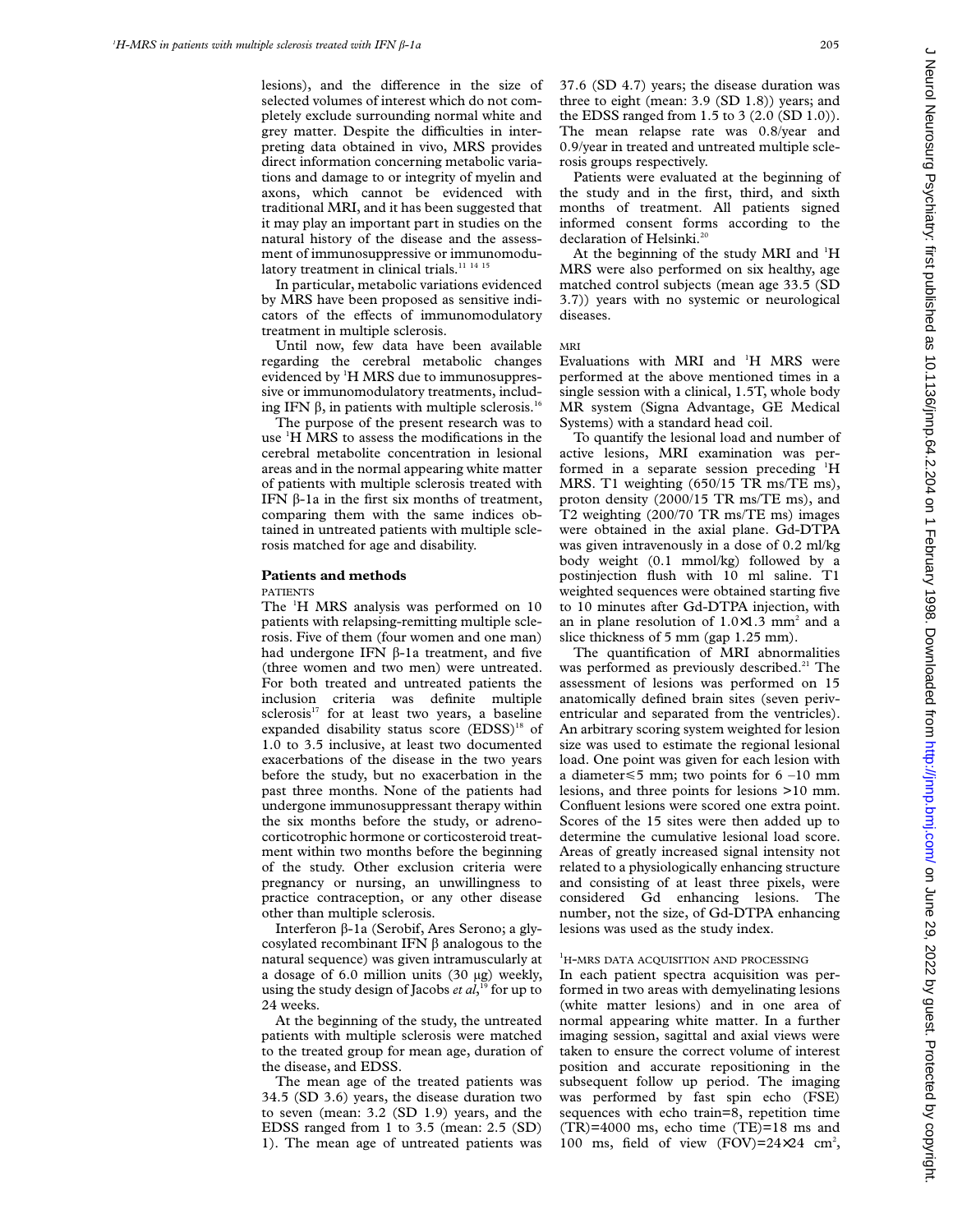*Table 1 Metabolite values (relative to the unsuppressed water peak) of control subjects and patients with multiple sclerosis at the beginning of the study*

|                  | Ins<br>(Mean (SEM))        | Cho<br>(Mean (SEM)) | Gr<br>(Mean (SEM)) | NAA<br>(Mean (SEM)) |
|------------------|----------------------------|---------------------|--------------------|---------------------|
| Treated patients | $4.73(0.28)$ *             | 5.25(0.22)          | 5.69(0.33)         | $7.49(0.31)$ **     |
| WM lesions       | 4.80 $(0.19)$ <sup>*</sup> | 5.41(0.17)          | 5.55(0.20)         | $7.15(0.19)$ **     |
| Untreated        |                            |                     |                    |                     |
| patients         | 4.88 $(0.28)$ <sup>*</sup> | 5.56 (0.28)         | 5.41(0.26)         | $6.82(0.18)$ **     |
| Treated patients | 4.19(0.35)                 | 5.43(0.23)          | 5.60(0.15)         | 8.48 (0.10)         |
| <b>NAWM</b>      | 4.15(0.21)                 | 5.33(0.23)          | 5.95(0.19)         | 8.63(0.14)          |
| Untreated        |                            |                     |                    |                     |
| patients         | 4.12(0.31)                 | 5.23(0.43)          | 6.29(0.27)         | 8.77 (0.27)         |
| Control subjects | 3.97(0.19)                 | 5.01(0.24)          | 5.77 (0.26)        | 8.99(0.40)          |

 $*_p$  < 0.05;  $**$  p < 0.0001 *v* control subjects.

 $\overline{WM}$  = white matter;  $NAWM$  = normal appearing white matter.

acquisition matrix=256×256, slice thickness=3 mm, interslice distance=0.5 mm.

Depending on the location of white matter lesions in each treated and untreated patient, normal appearing white matter volumes of interest were identified in frontal white matter in five patients, in the parietotemporal white matter in three, and in the periventricular white matter in two of them. In the control subjects the same areas identified in patients were assessed for the white matter measurement of metabolite concentration, and the values were averaged and compared with the mean metabolite values in the normal appearing white matter of treated and untreated patients with multiple sclerosis.

The typical voxel size ranged from 2 to 4 ml. Only volumes of interest wherein either normal appearing white matter entirely occupied the voxels or multiple sclerosis lesions predominately occupied the voxels (at least 90%) were selected. The mean size of lesions in the volumes of interest was  $2.7$  mm<sup>3</sup> in untreated patients with multiple sclerosis and  $2.5$  mm<sup>3</sup> in treated patients with multiple sclerosis. The size of each individual lesion chosen did not vary over a six month time period of the study in both groups. Moreover, all selected white matter lesions were not enhancing at the beginning of the study.

The homogeneity of the magnetic field over the volume of interest was optimised by observing the <sup>1</sup>H MRS signal of tissue water, measured with the spatially selective STEAM (stimulated echo acquisition mode) sequence. Typical line widths (full width at half maximum) of 4–5 Hz were achieved in this way for the unsuppressed water peak.

The same sequence (STEAM) was used to acquire spectra, after water peak suppression (CHESS sequence). Acquisition indices were: TR=2600 ms, TE=35 ms, TM=13.7 ms; band width=2500 Hz, number of points=4096; phase-cycle=8, number of averages=256.

Spectra were elaborated by eddy current correction<sup>22</sup>; Lorentzian-Gaussian apodisation; zero filling to 8192 points; fast Fourier transform (FFT); and Gaussian fit (Levenberg-Marquardt method).<sup>23</sup>

The signal intensities of NAA, choline (Cho), inositol (Ins), and creatine (Cr) were quantified by normalisation to the unsuppressed water peak acquired in the same conditions. Whereas most MRS studies reported <sup>1</sup> H MRS results as ratios between the cerebral metabolites, we expressed our results both as values relative to water and as ratios.

# **STATISTICS**

Data were expressed as mean (SEM). Analysis of variance (ANOVA) was used to compare the values of the cerebral metabolites of the control group with those of both patient groups at the beginning of the study. The same test for repeated measures and Fisher's least significant difference (LSD) were also used to compare the values of all the metabolite peaks examined at each stage of the study for both treated and untreated groups.

Five per cent for two tailed tests was chosen as the level of significance.

#### **Results**

#### INITIAL STAGE

Both treated and untreated patients with multiple sclerosis examined at the start of the study showed significantly lower values of NAA in the white matter lesions compared with the controls (treated multiple sclerosis *v* controls p<0.0001, untreated multiple sclerosis *v* controls  $p<0.0001$ ). No significant differences were found between the Cr and Cho peak signal intensities of patient groups and control subjects (table 1).

The reduction of NAA peaks in patients with multiple sclerosis without significant differences in Cr and Cho compared with the healthy subjects induced significantly lower NAA/Cr and higher Cho/NAA ratios in patients than in controls (NAA/Cr: treated multiple sclerosis *v* controls p<0.01, untreated multiple sclerosis *v* controls p<0.01; Cho/ NAA: treated multiple sclerosis *v* controls p<0.05, untreated multiple sclerosis *v* controls p<0.01) (table 2).

Moreover the values of Ins peaks in white matter lesions were significantly higher in both patient groups than in the control subjects (treated multiple sclerosis *v* controls p<0.05, untreated multiple sclerosis  $v$  controls  $p<0.05$ ) conditioning higher values of Ins/Cr ratio

*Table 2 Metabolite ratios of control subjects and patients with multiple sclerosis at basal time*

|                    | Ins/Cr<br>(Mean (SEM))       | Ins/NAA<br>(Mean (SEM)) | CholCr<br>(Mean (SEM)) | Cho/NAA<br>(Mean (SEM))      | NAA/Cr<br>(Mean (SEM)) |
|--------------------|------------------------------|-------------------------|------------------------|------------------------------|------------------------|
| Treated patients   | $83.67(3.65)$ *              | $63.15(2.87)$ **        | 92.05(4.46)            | $68.96(2.39)$ *              | 133.39 $(4.42)$ **     |
| WM Lesions         | $86.98(2.50)$ **             | $67.51(2.84)$ **        | 97.79 (3.35)           | $75.39(2.78)$ **             | $130.76(3.53)$ **      |
| Untreated patients | 90.28 $(3.28)$ <sup>**</sup> | $71.87(4.64)$ **        | 103.54 (4.48)          | 81.81 $(4.22)$ <sup>**</sup> | $128.13(5.63)$ **      |
| Treated patients   | 75.24 (7.35)                 | 49.42 (4.16)            | 97.32(6.17)            | 64.11 (3.38)                 | 151.62 (3.42)          |
| <b>NAWM</b>        | 69.29(4.81)                  | 48.32 (2.49)            | 86.89 (5.52)           | 62.75(2.81)                  | 142.72 (4.38)          |
| Untreated patients | 63.35(5.53)                  | 47.21 (3.29)            | 82.52 (8.23)           | 61.39(4.91)                  | 133.82 (4.99)*         |
| Control subjects   | 68.89 (1.92)                 | 44.24 (1.64)            | 86.89 (1.02)           | 55.83 (1.40)                 | 156.07 (3.19)          |

\*p < 0.05; \*\* p < 0.01 *v* control subjects. WM = white matter; NAWM = normal appearing white matter.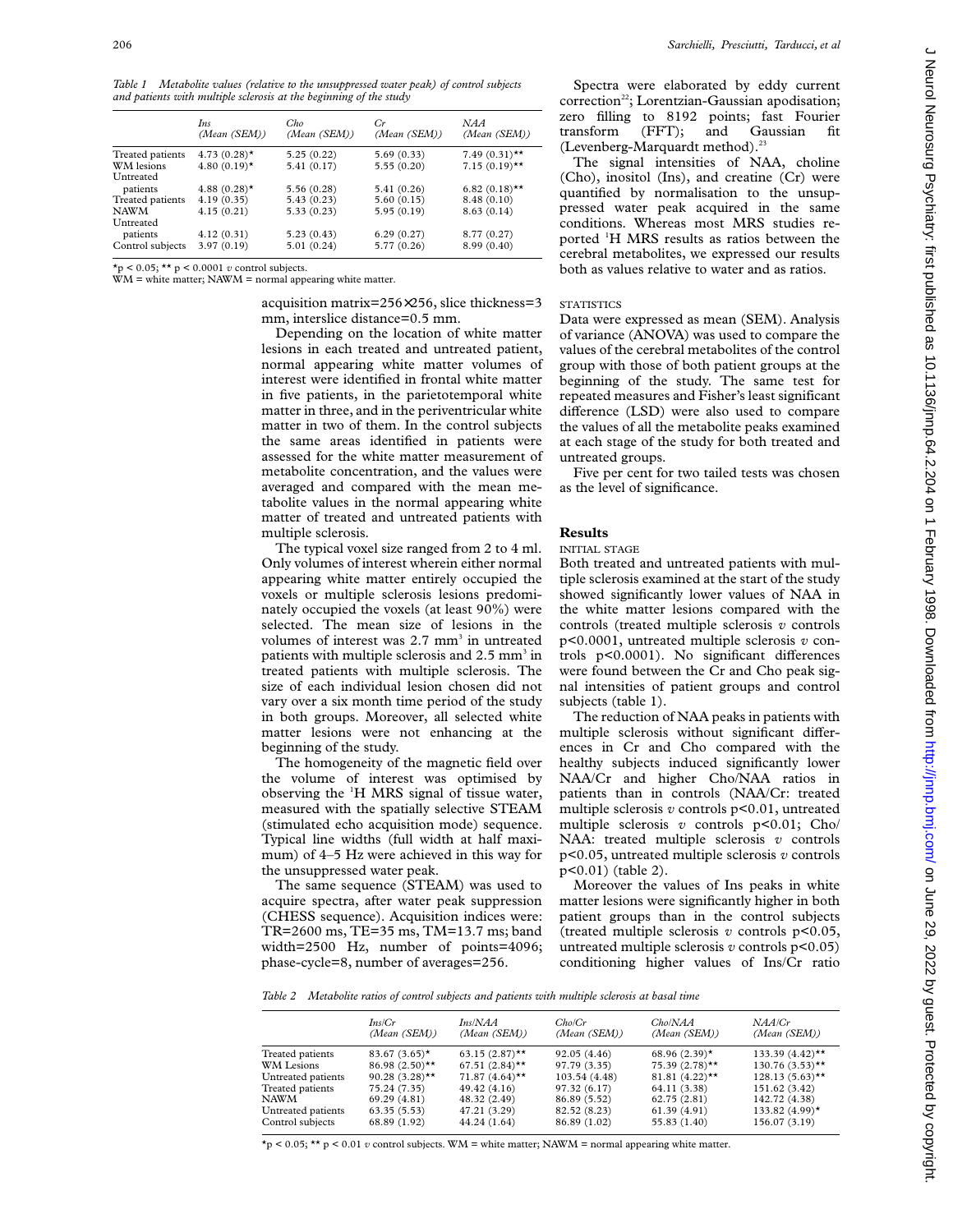|            | Untreated patients |            |                      |           | Treated patients |            |                      |           |
|------------|--------------------|------------|----------------------|-----------|------------------|------------|----------------------|-----------|
|            | Lesional load      |            | No of active lesions |           | Lesional lood    |            | No of active lesions |           |
| Patients   | Basal time         | 6 th month | Basal time           | 6th month | Basal time       | 6th month  | Basal time           | 6th month |
|            | 31.0               | 30.0       | 3.0                  | 2.0       | 26.0             | 29.0       | 3.0                  | 4.0       |
| 2          | 34.0               | 36.0       | 4.0                  | 5.0       | 28.0             | 29.0       | 3.0                  | 5.0       |
| 3          | 26.0               | 27.0       | 2.0                  | 2.0       | 34.0             | 36.0       | 2.0                  | 3.0       |
| 4          | 28.0               | 30.0       | 4.0                  | 2.0       | 28.0             | 29.0       | 3.0                  | 2.0       |
| 5.         | 24.0               | 27.0       | 1.0                  | 2.0       | 29.0             | 30.0       | 3.0                  | 1.0       |
| Mean (SEM) | 28.8(1.77)         | 30.0(1.64) | 2.8(0.58)            | 2.6(0.60) | 29.0(1.34)       | 30.0(1.49) | 2.8(0.60)            | 3.0(0.70) |

compared with the controls (Ins/Cr: treated multiple sclerosis *v* controls p<0.05, untreated multiple sclerosis *v* controls p<0.01) (tables 1 and 2).

There were no significant differences between the metabolite peaks of the treated and untreated patient groups at the initial <sup>1</sup>H MRS examination.

It should be noted that the concentration of Cho was slightly lower in treated patients with multiple sclerosis at the beginning of the study than in the untreated group, but the difference was not significant. This finding should not be interpreted as an error of randomisation, but may rather be attributed to the slightly smaller size of three out of 10 lesions examined in the treated group before treatment, which in any case occupied at least 90% of the volume of interest.

In the normal appearing white matter no significant differences emerged between patient groups and the control subjects.

### FOLLOW UP

No significant clinical deterioration was found and no relapses occurred in either treated or untreated patients during the follow up period. In addition, no significant changes were found in all multiple sclerosis lesion sizes during T2

weighted scans preceding <sup>1</sup>H MRS examination, performed in the first, third, and sixth months in both treated and untreated patients. Table 3 shows the individual values of lesional scores and the number of Gd-DTPA enhancing lesions of the untreated and treated patients at the beginning of the study and in the sixth month of examination are shown. None of these active lesions had been included in the volumes of interest chosen for the MRS examination. All untreated and treated patients had enhancing lesions at the sixth month. No significant difference were found in lesional loads at each time of observation between the two groups of patients.

Figures 1 and 2 display the values of metabolite peaks in white matter and normal appearing white matter of both untreated and treated patients with multiple sclerosis evaluated at each stage of the study.

In multiple sclerosis white matter lesions, NAA, Ins, Cho, and Cr peaks did not vary significantly over the entire period of the study in the untreated group. This was also true for the normal appearing white matter. In this group the maximum variation of metabolite peak values was always <5% in the white matter lesions and always <3% in normal appearing white



*Figure 1 Mean values of NAA, Cho, Cr ,and Ins peaks in white matter lesions of patients with multiple sclerosis treated with IFN â-1a and in untreated patients with multiple sclerosis at the beginning of the study and in the first, third, and sixth months.*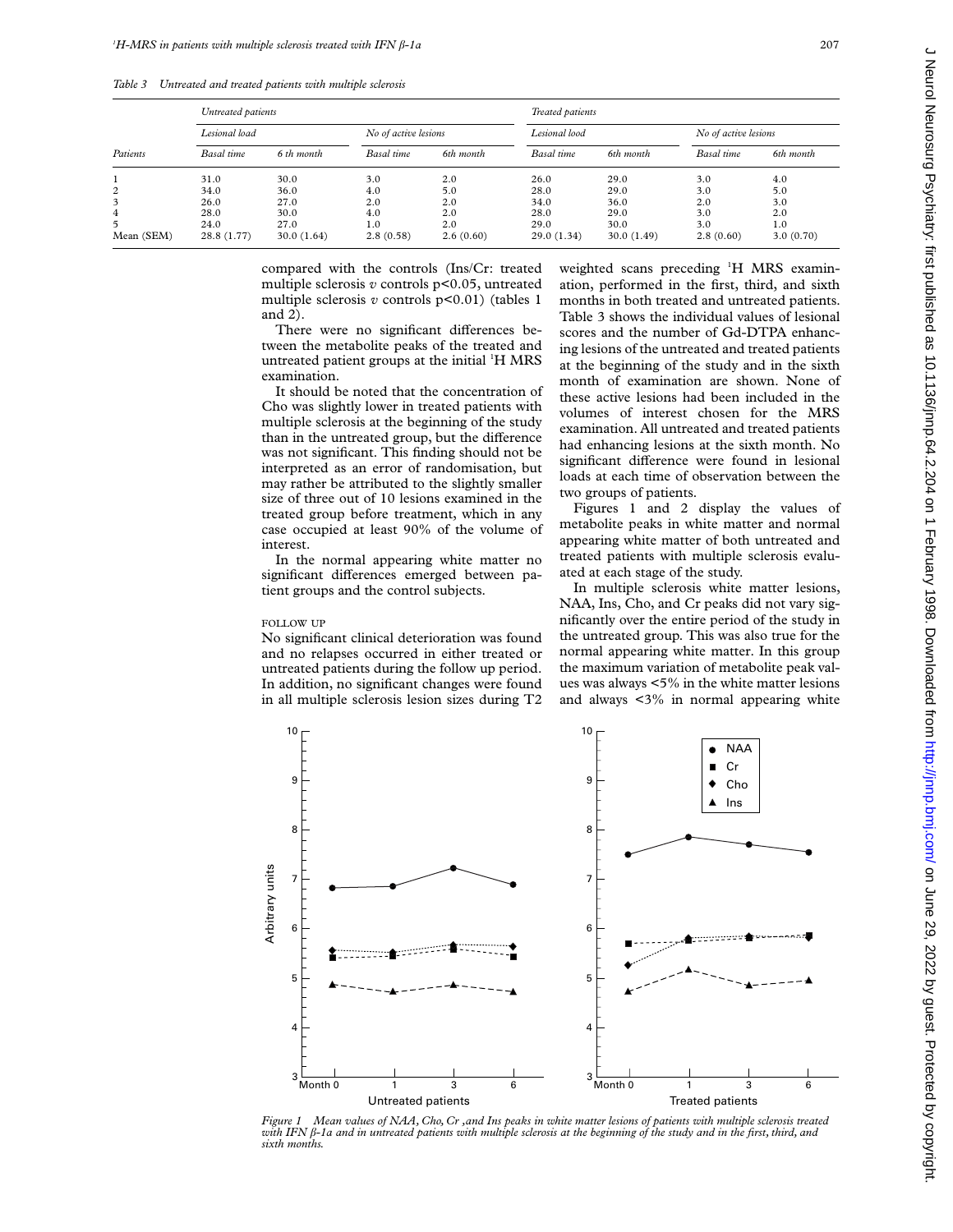

*Figure 2 Mean values of NAA, Cho, Cr, and Ins peaks in normal appearing white matter of the patients with multiple sclerosis treated with IFN â-1a and in untreated patients with multiple sclerosis at the beginning of the study and in the first, third, and sixth months.*

matter in each stage of the study compared with the initial values.

In the treated group, no significant variations were found in the values of the Cr and NAA peaks in both white matter lesions and normal appearing white matter during the six months of the treatment compared with the pretreatment period. On the other hand, in the first month there was a significant increase in the Cho peak in the white matter lesions in the treated group (5.79 (0.26)) compared with the pretreatment period (5.25 (0.22)), and this was maintained in the third (5.84 (0.27)) and sixth months (5.82 (0.14)) (ANOVA: p<0.001; LSD: initial stage *v* first month p<0.007, initial



*Figure 3 Volumes of interest chosen in a patient with multiple sclerosis treated with IFN â-1a relative to a white matter lesion and an area of normal appearing white matter which were re-evaluated at each stage of the study.*

stage *v* third month p<0.004, initial stage *v* sixth month  $p<0.005$ ). A slight but not significant rise in the Cho peak was also found in normal appearing white matter in the patient group undergoing treatment with IFN  $\beta$ -1a.

In the treated group, a slight but significant increase in the inositol peak in the white matter lesions was also found in the first month (start of study 4.73 (0.28), first month 5.18 (0.28), p<0.05). The Ins intensity signals at the third and sixth months returned to the range of initial values before treatment. No significant changes in Ins signals were obtained in normal appearing white matter in the treated group at any stage of the study.

Figure 3 shows the volumes of interest chosen for a treated patient corresponding to one lesion and normal appearing white matter area sampled at each time of the study.

Figure 4 displays the MRS spectra obtained from the same white matter volume of interest traversing the demyelinating lesion of the same patient examined at the beginning of the study and in the first month of treatment with IFN  $B-1a$ .

In the treated group the increase in Cho and the lack of significant changes in Cr and NAA peaks induced a significant rise in Cho/Cr and Cho/NAA ratios over the entire period of treatment (ANOVA p<0.02 and p<0.005 respectively; LSD Cho/Cr initial stage *v* first, third, and sixth months p<0.04; Cho/NAA initial stage *v* first month p<0.08, initial stage *v* third month p<0.01, initial stage *v* sixth month p<0.002) (fig 5).

A trend toward higher values of Cho/Cr and Cho/NAA was also found in the normal appearing white matter of the treated group, but the increase in these ratios did not reach the level of significance (fig 6).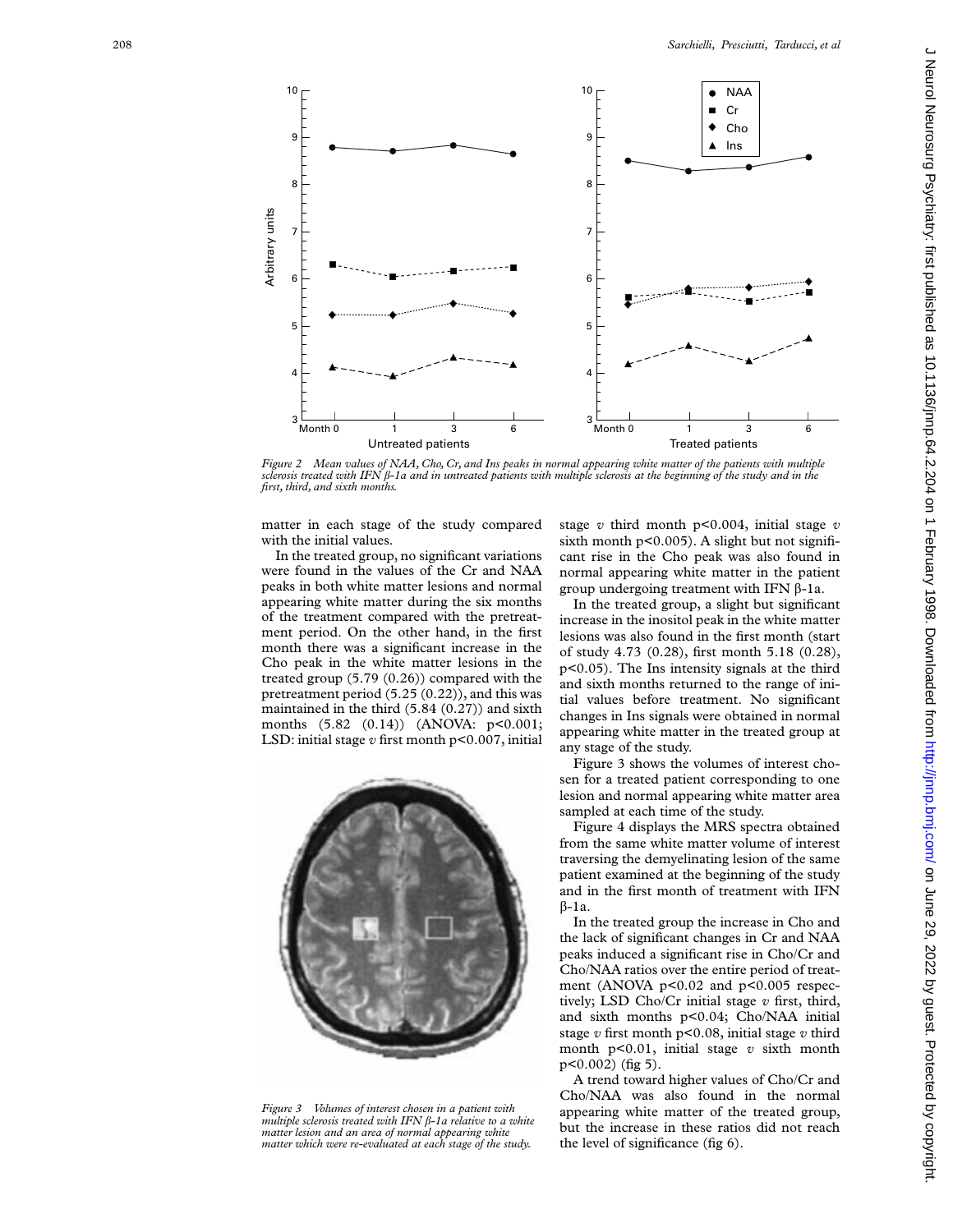

*Figure 4 MRS spectra of the same white matter lesion shown in figure 3 in the same patient assessed (A) at the beginning of the study and (B) in the first month of the treatment.*

#### **Discussion**

In this preliminary study, variations in cerebral metabolites were assessed during treatment with IFN  $\beta$ -1a in a small cohort of patients with relapsing-remitting multiple sclerosis and were compared with those of untreated patients with multiple sclerosis matched for age and disability. Metabolites were quantified in relation to the unsuppressed water peak, and ratios among them were also calculated. The absolute quantification, which needs T2 measurements of metabolites and water and allows data to be expressed as mmol, was not possible due to the lengthy duration of examination, which consisted of three spectra acquisitions (two lesions and one normal appearing white matter). We were more interested in investigating metabolite changes in the same volumes of interest over the test time period rather than absolute

concentrations. For the above reason, the T2 variations which may occur between different volumes of interest should not have significantly influenced our results.

Our research confirms previous <sup>1</sup>H MRS studies showing changes in metabolite signal intensities in white matter lesions of patients with multiple sclerosis compared with controls and points out the impact of IFN  $\beta$ -1a on the levels of some of these metabolites in multiple sclerosis lesions, which is evident in the first six months of the treatment.

At the beginning of the study all patients, from both the treated and untreated groups, showed a decrease in NAA peak areas in white matter lesions compared with the control subjects. These results concur with those of previous studies, and can be indicative of an axonal injury or loss within white matter. NAA is con-



*Figure 5 Mean values of Cho/NAA and Cho/Cr ratios in white matter lesions of the patients with multiple sclerosis treated with IFN â-1a and in untreated patients with multiple sclerosis at the beginning of the study and in the first, third, and sixth months.*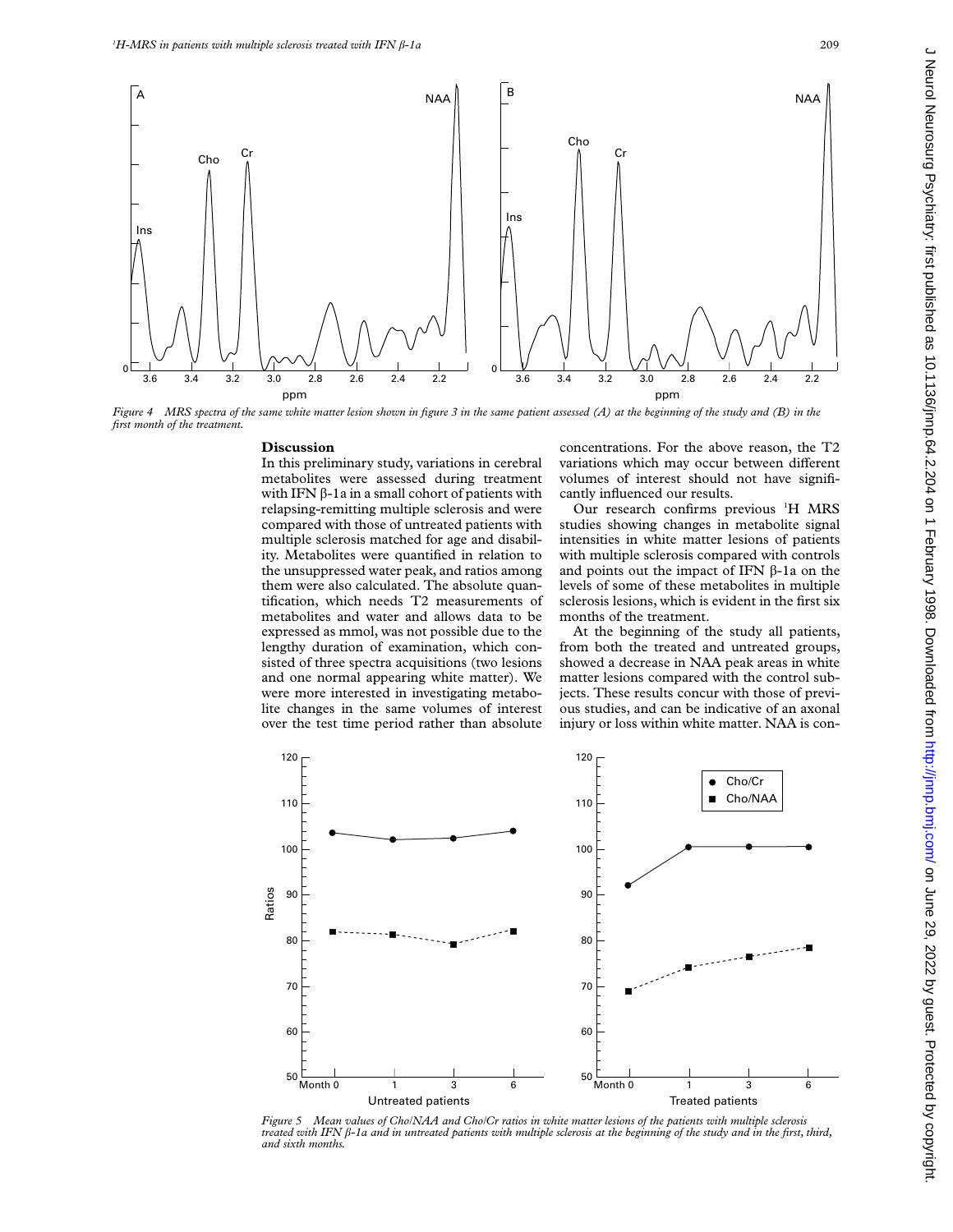

*Figure 6 Mean values of Cho/ NAA, and Cho/Cr ratios in normal appearing white matter of the patients with multiple sclerosis treated with IFN â-1a and in untreated patients with multiple sclerosis at the beginning of the study and in the first, third, and sixth months.*

sidered a neuron specific molecule because it is largely present within neurons, being absent in both mature glial cultures and tumours of glial origin.24–27

According to Matthews *et al*<sup>15</sup> MRS studies indicated that axons as well as myelin are damaged in multiple sclerosis lesions, further evidence of the heterogeneity of the pathological lesions in multiple sclerosis suggested by McDonald *et al.*<sup>28</sup> On the other hand, as the axonal component does not constitute the greatest portion of the white matter, the NAA signal variations in white matter may also be due to changes in the levels of other N-acetyl moieties which could be influenced by the demyelinating process.<sup>29</sup>

Our study also shows an increase in the Ins peak area in the multiple sclerosis lesions of both treated and untreated patients with multiple sclerosis at the start of the study, confirming the finding of previous studies showing an increase in the Ins concentrations in multiple sclerosis plaques.<sup>30</sup>

The principal effect in this study which seems to be due to IFN  $\beta$ -1a is an increase in the total Cho peak, which is evident in the first month of treatment and persists in the third and sixth months. The significant increase in the Cho/Cr and Cho/NAA ratios seems to be mainly due to the rise in Cho because the mean values of the Cr and NAA peaks did not vary significantly over the entire study period.

The change in Cho and in Cho/Cr and Cho/ NAA ratios seems be attributed to an IFN effect rather than to patient intervariability or poor spectroscopic measure reproducibility. As mentioned before, in white matter lesions the maximum variation in the metabolite values in the untreated patients during the study time always seems to be less than 5%, whereas the variation in mean Cho peak values between pretreatment and the first months in the treated group was more than 10%.

The increase in Cho, Cho/NAA, and Cho/Cr ratios in multiple sclerosis lesions can be interpreted as an index of active or recent demyelination.7 8 11 This was suggested by the finding of an abundance of Cho containing compounds in myelin and in all cell membranes, including those of inflammatory cells.<sup>31</sup> This increase in Cho may occur without significant clinical deterioration or disease activity, as it also emerged in our study that no significant modifications in disability or relapses and lesional load were observed in treated patients over the follow up period.

However, if the increase in Cho observed in our study is interpreted as an index of active demyelination, it might have been expected to see the presence of lipid peaks in multiple sclerosis lesions. However we did not find these peaks in any lesion VOI of treated patients during the entire period of the study.

Because the relation between Cho variations and modifications in underlying lesions is not known at the moment, it cannot be excluded that the rise in this metabolite could express an increased turnover of myelin in the plaques examined, which may not necessarily be related to a new demyelination but rather to a remodelling of plaques and even to a remyelination process.

A conclusive clarification of the significance of changes in Cho could be obtained by the contemporary evaluation of the gadolinium enhancement and variation in metabolite peaks in the white matter lesion volumes of interest in a greater number of patients and in longer term follow up studies.

Although the function of myoinositol is uncertain, the transient but significant increase in the Ins peak evidenced in patients with multiple sclerosis treated with IFN  $\beta$ -1a in the first month of treatment should also be noted: it could be attributed to changes in metabolic pathways involved in the polyphosphoinositol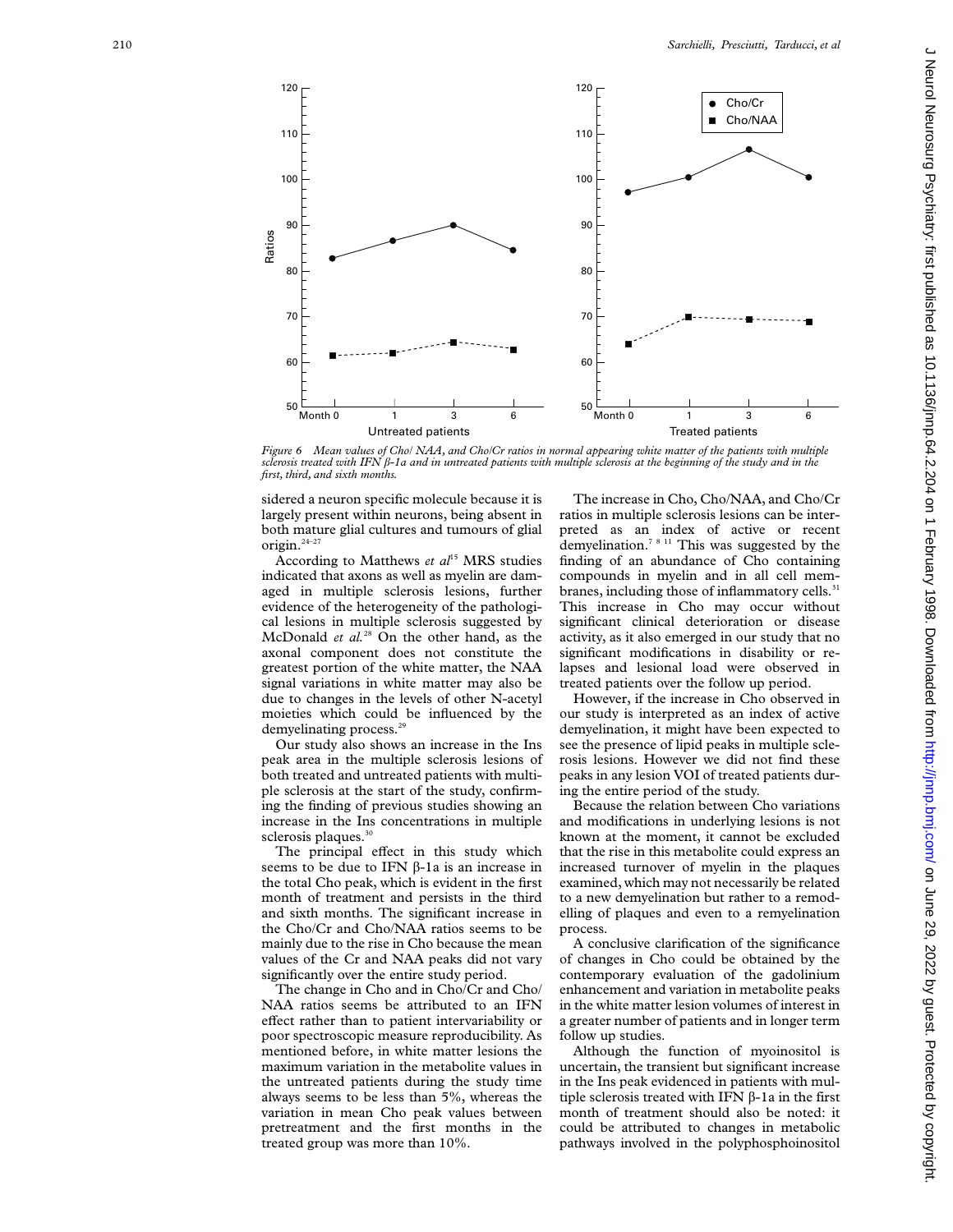second messenger cascade or transient local changes in osmolysis or reactive gliosis.<sup>32</sup><sup>33</sup>

Given the recent clinical and MRI finding of an increase in the disease activity in patients with multiple sclerosis treated with IFN  $\beta$ -1a<sup>34</sup> and some immunological results indicating an increased activity in the first phase of IFN  $\beta$ treatment, $35 \frac{36}{10}$  it could be hypothesised that the immunological alterations found in the peripheral blood could reflect themselves in the CNS and induce changes in the metabolic pattern of white matter lesions and normal appearing white matter, even if a central effect of IFN  $\beta$  is considered improbable in the absence of a breakdown of the blood-brain barrier.

Many studies performed in vitro and in vivo suggest an immunomodulatory effect of IFN  $\beta$ (particularly 1b) on cytokine secretion, adhesion molecule and MHC expression, and suppressor function.37–46

Perhaps long term treatment with IFN  $\beta$ (both 1a and 1b) may induce a down regulation of the early immunological activation which could be reflected in variations of brain metabolites, indicating a reduction of the pathological components of the demyelinating process as recently suggested by Pan *et al*<sup>16</sup> who found a decrease in cho peak after one year of treatment with IFN- $\beta$ . This reduction may accompany the well known effects on the lesional load or the number and volume of active lesions and the clinical course of the disease.19 47–49 On the other hand, the direct or indirect action of the drug on the remyelinating process has yet to be shown, but for the time being it cannot be discounted.

- 1 Arnold DL, Matthews PM, Francis G, *et al*. Proton magnetic resonance spectroscopy of human brain in vivo in the evaluation of multiple sclerosis: assessment of the load of the disease. *Magn Reson Med* 1990;**14**:154–9. 2 Arnold DL, Matthews PM, Francis G, *et al*. Proton
- magnetic resonance spectroscopy imaging for metabolic characterization of demyelinating plaques. *Ann Neurol* 1992;**31**:235–41.
- 3 Matthews PM, Francis Gs, Antel JP, *et al*. Proton magnetic resonance spectroscopy for metabolic characterization of plaques in multiple sclerosis. *Neurology* 1991;41:1251–6.
- 4 Miller DH, Austin SJ, Connelly A, *et al.* Proton magnetic resonance spectroscopy of an acute and chronic lesion in multiple sclerosis. *Lancet* 1991;**337**:58–9.
- 5 Miller D. Magnetic resonance imaging and spectroscopy in
- multiple sclerosis. *Curr Opin Neurol* 1995;**8**:210–5. 6 Pan JW, Hethering HP, Mason GF, *et al*. Evaluation of mul-tiple sclerosis by high field spectroscopic imaging. *Proc Soc*
- *Magn Reson Med* 1993;3:1552.<br>7 Confort Gouny S, Vion Dury J, Nicoli F, *et al.* A multiparametric data analysis showing the potential of localized pro-<br>ton MR spectroscopy of the brain in the metabolic characterization of neurological diseases. *J Neurol Sci* 1993;**118**: 123–33.
- 8 Davie CA, Hawkin CP, Baker GJ, *et al*. Serial proton magnetic resonance spectroscopy in acute multiple sclero-sis lesions. *Brain* 1994;**117**:49–58.
- 9 Davies SEC, Newcombe J, Williams SR, *et al*. High resolution proton NMR spectroscopy of multiple sclerosis<br>lesions. Neurochemistry 1995;64:742–8.
- 10 Husted CA, Goodin DS, Hugg JW, et al. Biochemical alterations in multiple sclerosis lesions and normal-appearing white matter detected by in-vivo 31P and <sup>1</sup> H spectroscopic
- 11 Larsson HBW, Christiansen CP, Jensen M, *et al.* Localized in vivo proton spectroscopy in the brain of patients with multiple sclerosis. *Magn Reson Med* 1994;**22**:23–41. 12 Bruhn H, Frahm J, Merboldt KD, *et al*. Multiple sclerosis in
- children: cerebral metabolic alterations monitored by localized proton magnetic resonance spectroscopy in vivo. *Ann Neurol* 1992;**32**:140–50.
- 13 De Stefano N, Francis G, Antel JP, *et al*. Reversible decreases of N- acetyl aspartate in the brain of patients with relapsing remitting multiple sclerosis. *Proc Soc Magn Reson Med* 1993;**1**:280.
- 14 Arnold DL, Riess GR, Matthews PM, *et al*. Use of proton magnetic resonance spectroscopy for monitoring disease progression in multiple sclerosis. *Ann Neurol* 1994;**36**:76– 82.
- 15 Matthews PM, Pioro E, Narayanan S, *et al*. Assessment of lesion pathology in multiple sclerosis using quantitative MRI morphometry and magnetic resonance spectroscopy. *Brain* 1996;**119**:715–22.
- 16 Pan JW, Hetherington HP, Mitchell G, et al. <sup>1</sup>H spectroscopic imaging of multiple sclerosis at  $4.1$  T: effects of  $\beta$ interferon therapy. *Proc Soc Magn Reson Med* 1995;**3**:1800.
- 17 Poser CM, Paty DW, Scheinberg L, *et al*. New diagnostic criteria for multiple sclerosis: guidelines for research protocols. *Ann Neurol* 1983;**13**:227–31.
- 18 Kurtzke JF. Rating neurologic impairment in multiple sclerosis: an expanded disability status scale (EDSS). *Neu-rology* 1983;**33**:1444–52.
- 19 Jacobs LD, Cookfair DL, Rudic RA, *et al*, and the Multiple Sclerosis Collaborative Research group. Intramuscular interferon â-1a for disease progression in relapsing remitting multiple sclerosis. *Ann Neurol* 1996;**39**:285–94.
- 20 International Committee of Medical Journal Editors. State-ments from the Vancouver Group. *BMJ* 1991;**302**:1194.
- 21 Ormerod IEC, Miller DH, McDonald WI, *et al*. The role of NMR imaging in the assessment of multiple sclerosis and isolated lesions: a quantitative study. *Brain* 1987;**110**:1579– 616.
- 22 Klose U. In vivo proton spectroscopy in presence of eddy currents. *Magn Res Med* 1990;**14**:26–30.
- 23 Press WH, Tenkolsky SA, Vetterling WT, *et al*. *Numerical recipes in C.* Cambridge: Cambridge University Press, 1992:656–706.
- 24 Hanstock CC, Rothman DL, Pritchard JW, *et al*. Spatially localized <sup>1</sup> H NMR spectra of metabolites in the human. *Proc Natl Acad Sci USA* 1988;**85**:1821–5.
- 25 Koller JK, Zackzek R, Coyle JT. N-acetyl-aspartyl glutamate: regional levels in rat brain and the effects of brain lesions as determined by a new HPLC method. *J Neurochem* 1984;**43**:1136–42.
- 26 Tallan HH. Studies of the distribution of N-acetyl-L-aspartic acid in brain. *J Biol Chem* 1957;**224**:41–5. 27 Ureniak J, Williams SR, Gadian DG, *et al*. Proton nuclear
- magnetic resonance spectroscopy unambiguously identidifferent neural cell types.  $\hat{\jmath}$  Neurosci 1993;13:981-9.
- 28 McDonald WI, Miller DH, Barnes D. The pathological and clinical dynamics of multiple sclerosis [review]. *J Neuropathol Exp Neurol* 1994;**53**:338–43.
- 29 McIlwain H, Bachlerad HS. *Biochemistry and the central nervous system*. 5th ed. Edinburgh: Churchill Livingstone, 1985:314.
- 30 Zhu G, Allen PS, Koopmans R, *et al*. A marked elevation of inositol in MS lesions. *Proc Soc Magn Reson Med* 1992;**3**:1948.
- 31 Brenner RE, Munro PMG, Williams SRC,*et al*. The proton NMR spectrum in acute EAE. The significance of the change in the Cho: Cr ratio. *Magn Reson Med* 1993;**29**: 737–45.
- 32 Brad A, Leibfritz D. Metabolic markers in glial cells for differentiation of the brain tissue. *Proc Soc Magn Reson Med* 1992;**2**:649.
- 33 Berridge MJ. Inositol triphosphate and calcium signaling. *Nature* 1993;**361**:315–25.
- 34 Rudge P, Miller D, Crimlisk H, *et al*. Does interferon beta cause initial exacerbation of multiple sclerosis? *Lancet* 1995;**345**:580.
- 35 Dayal AS, Jensen MA, Lledo A, *et al*. Interferon gammasecreting cells in multiple sclerosis patients treated with<br>interferon beta-1b. *Neurology* 1995;**45**:2173–7.<br>36 Sarchielli P, Russo S, Malà M, *et al.* Effect of the treatment
- with IFN- $\beta$  on the expression of mRNA of TNF- $\alpha$ in patients with multiple sclerosis . *Eur J Neurol* 1996;**3**(suppl 59): 103.
- 37 Milo R, Panitch H. Additive effects of copolymer-1 and interferon â 1b on the immune response to myelin basic protein. *J Neuroimmunol* 1995;**61**:185–93.
- 38 Nohorona A, Toscas A, Arnanson BGW, *et al*. Interferon-â decrease T cell activation and interferon-γ production in multiple sclerosis. *J Neuroimmunol* 1993;46:145–54.
- 39 Norohna A, Toscas A, Arnanson BGW, *et al*. IFN-beta aug-ments in vivo suppressor function in MS. *Neurology* 1994; **44**(suppl 2):A212.
- 40 Norohna A, Toscas A, Jensen MA. Interferon beta augments suppressor cell function in multiple sclerosis. *Ann Neurol* 1990;**27**:207–10
- 41 Panitch HS, Folus JS, Johnson KP. Recombinant beta interferon inhibits interferon production in multiple sclerosis. *Ann Neurol* 1987;**22**:139.
- Panitch HS, Folus JS, Johnson KP. Recombinant beta interferon inhibits gamma interferon production in multiple sclerosis. *Neurology* 1989;**39**:171.
- 43 Porrini AM, Gambi D, Reder AT. Interferon effects on interleukin-10 secretion. Mononuclear cell response to interleukin-10 is normal in multiple sclerosis. *J Neuroimmunol* 1995;**61**:27–34.
- 44 Shakir S, Byshosh PV, Reder AT. Interferon-â induces interleukin-10 mRNA in mononuclear cells (MNC). *Neu-*
- *rology* 1994;44(suppl.2):A211–2.<br>45 Soilu -Hanniken M, Salmi A, Salonen R. Interferon-<sup>6</sup><br>downregulates expression of VLA-4 antigen and antago-<br>nizes interferon- $\gamma$  induced expression of HLA-DQ on human peripheral blood monocytes. *J Neuroimmunol* 1995; **<sup>60</sup>**:99–106.
- 46 Huynh HK, Oger J, Dorovini-Zis. Interferon-β downregu-<br>lates interferon-γ-induced class II MHC molecule expression and morphological changes in primary cultures of human brain microvessel endothelial cells. *J Neuroimmunol* 1995;**60**:63–73.